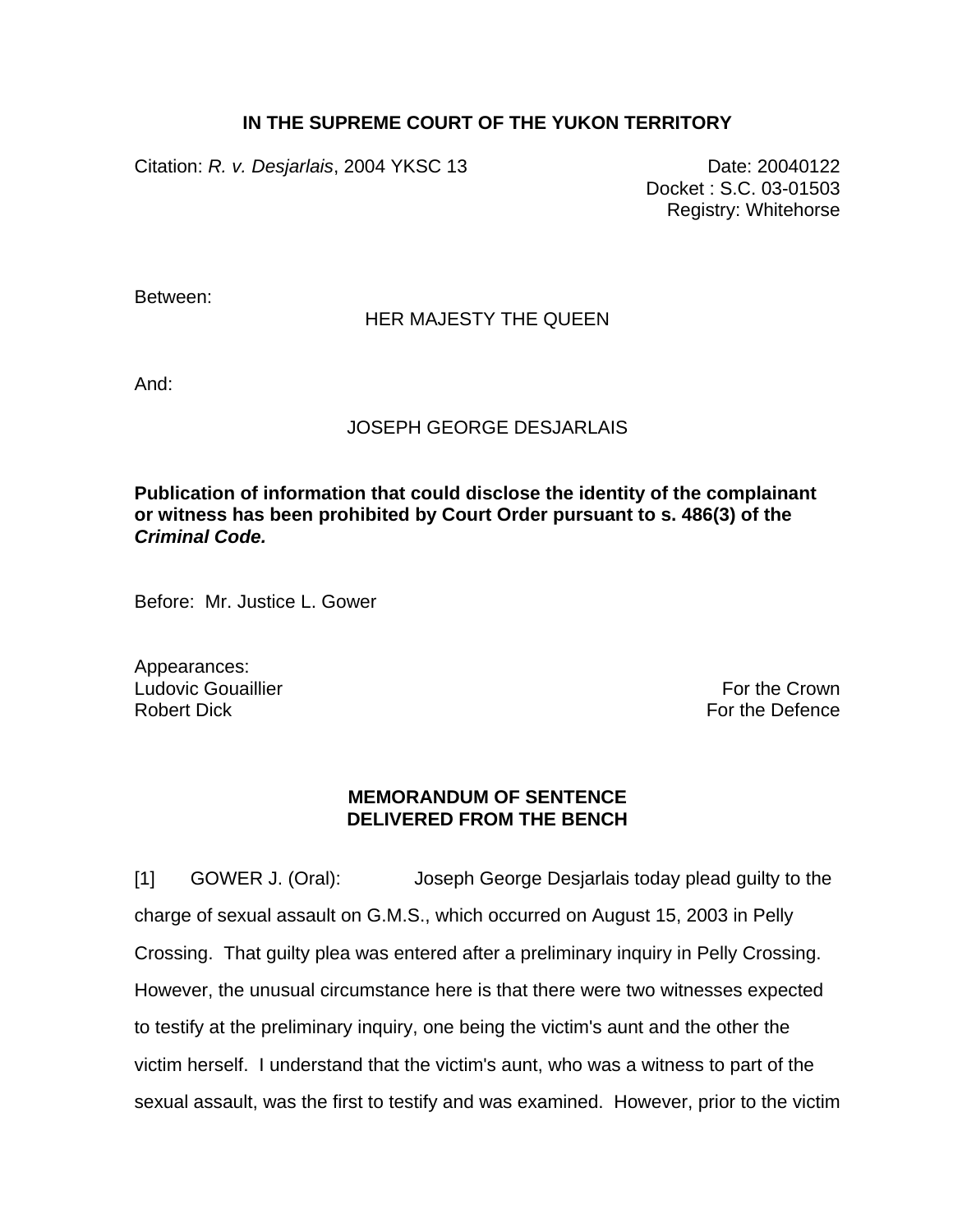being required to give examination in chief, the accused consented to being committed to stand trial. That relieved the victim from having to testify at all at the preliminary inquiry and I take that as a significant mitigating factor, which I will come back to a little bit later.

[2] The facts in this case are that the victim was a young adult, the 26-year-old daughter of the accused's common-law partner at the time. I understand that the common-law partner had left her home in Pelly Crossing to go to Whitehorse and had instructed the victim to look after the house while she was gone. The accused ended up in the residence with the complainant in the afternoon. He had been drinking and was intoxicated and possibly consuming some marihuana. The accused offered some alcohol to the victim. She accepted. There was some conversation between them. The accused made some comments alluding to the fact that his common-law partner was apparently jealous of the victim and perhaps the two of them should take care of it by sleeping together right then and there and "getting it over with."

[3] The victim did not respond in any particular way to that suggestion. The accused then went further by asking the victim whether she would know what to do if she was choked, and he began to demonstrate a choke hold on the victim by grabbing her neck and choking her.

[4] Up to this point, the two had been in the living room of the home; however, the accused then took the victim into the bedroom. He threw her on the bed, continued choking her. He had one hand on her throat and periodically was using his other hand to cover her mouth, which impaired her breathing from time to time. He managed pull the victim's pants down to her ankles and then pulled his own pants down. He was trying to get himself erect; however, the victim was continuing to fight throughout all of this conduct.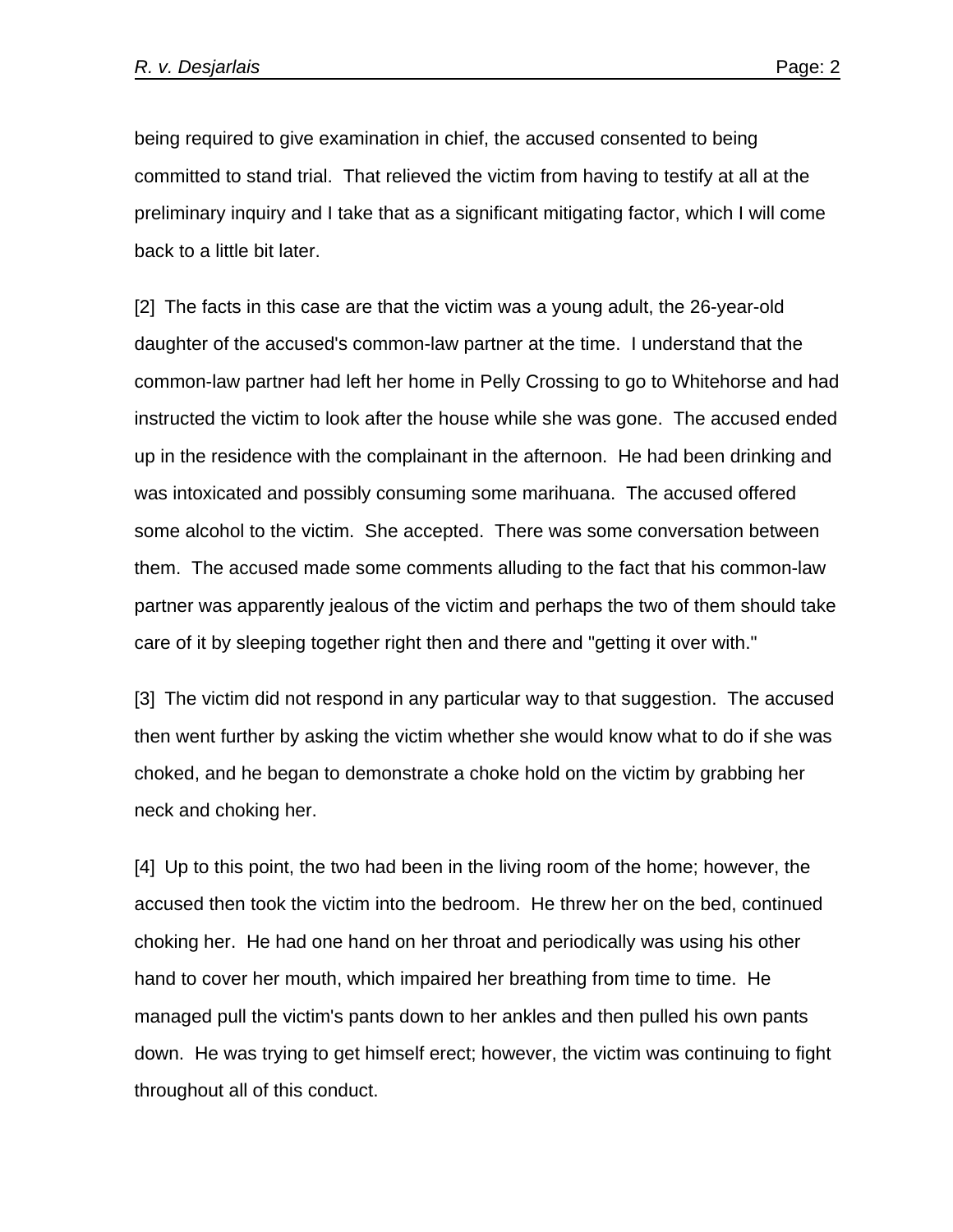[5] The victim is not certain, because of the circumstances of her struggle, whether penetration occurred and that cannot be proven beyond a reasonable doubt. In any event, it is denied by the accused, and he also denies causing any injury to the victim's vagina.

[6] At that point, the victim's aunt entered the residence. She had also been asked by the accused's common-law partner to keep an eye on the residence, and she walked into the house, heard someone trying to holler, followed the noise to the bedroom door, opened it, and saw the accused on top of the victim with both of their pants down. The accused promptly pulled up his pants and left the room, and, eventually, after being confronted by the aunt, left the home. The victim also pulled up her pants and was comforted by the aunt in the home.

[7] The accused was arrested later on that same day in Pelly Crossing and has been in custody to date.

[8] The victim was taken, by the R.C.M.P., to the nursing station in Pelly Crossing. She was very distraught and emotional. She had some bruising and scratch marks on her neck. She informed the authorities that she thought she was bleeding "down there," but refused to be further examined by the medical staff, and also refused to cooperate with the R.C.M.P. seizing her clothing.

[9] The victim subsequently explained, through the victim witness assistant, that the reason she was uncooperative with the medical staff in Pelly Crossing at the time was because it was a male nurse whom she was unfamiliar with and did not feel comfortable being examined by that individual at that time. There was no DNA evidence obtainable.

[10] The Crown and defence have largely agreed on the aggravating and mitigating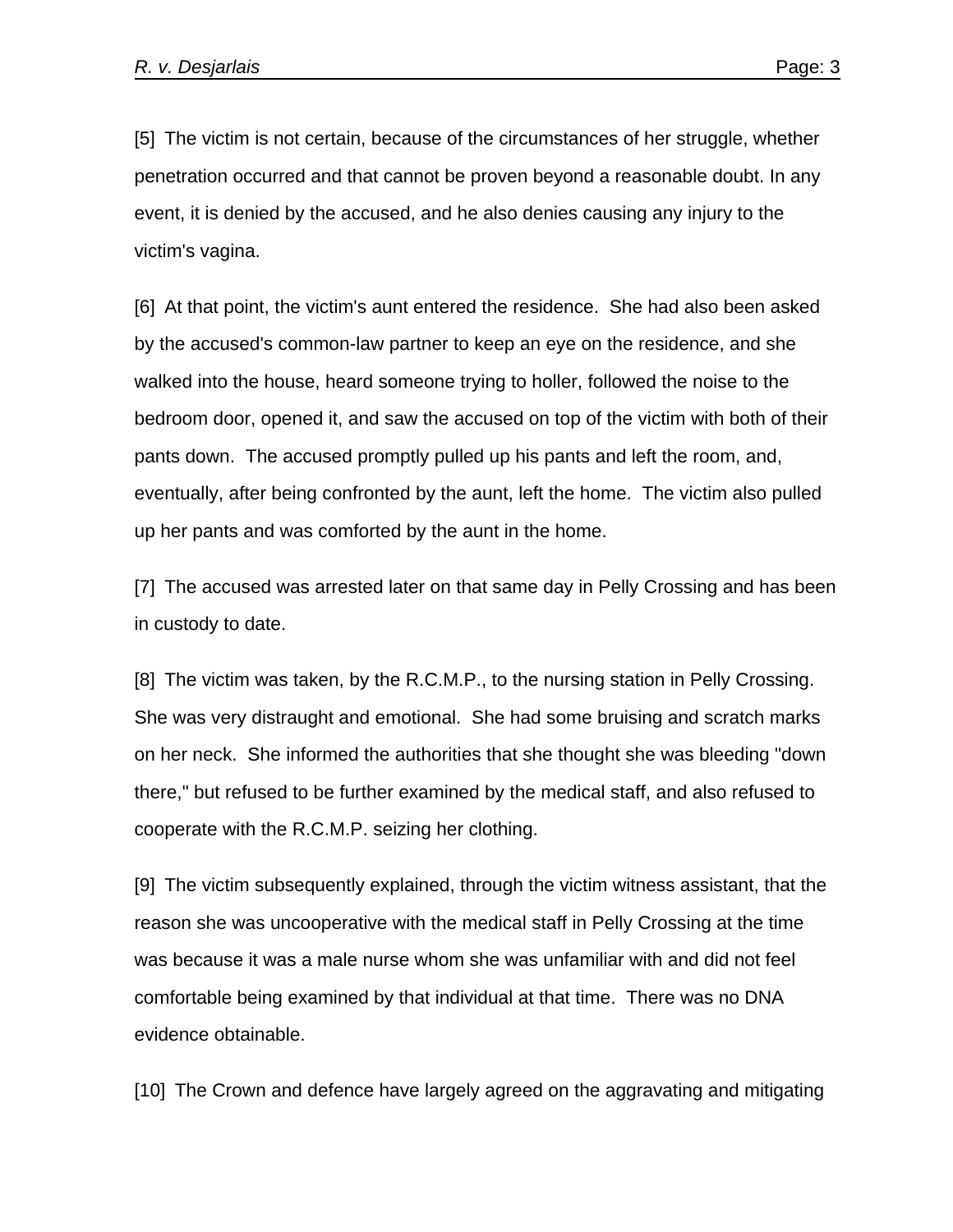circumstances. The Crown says that the nature of the offence, the offence itself, is serious; it is very serious. Also that there was choking and violence beyond that inherent in the nature of a sexual assault. Also that the victim was the daughter of the accused's common-law partner at the time, and while not alleging that to be a clear-cut abuse of a position of trust, the Crown asks me to take that into account.

[11] The defence, on that point, says the victim sometimes lived in Pelly Crossing and sometimes in Whitehorse and was not particularly reliant on her mother for care and, therefore, disputes that this was a situation aggravated by a breach of trust and I accept that submission.

[12] The Crown, lastly, pointed in aggravation to the fact that there was, as I understand the submission, a risk that if the victim's aunt had not intervened, that something more serious would have ensued.

[13] The defence, quite properly, asks that I not sentence the accused for something which might have happened but only that which did happen and that I take into account that had the aunt not intervened, we do not know if there might have been other intervening events such as the impossibility of the accused getting an erection, or something in the conduct between the parties which might have caused the accused to stop what he was doing.

[14] Most significantly, the Crown says that the criminal record of the accused is aggravating, and I agree. I have counted some 12 previous convictions for violence, four weapons offences. From those, there are two sexual assaults, one in 1984 was particularly serious as it was a sexual assault with a weapon for which the accused received a seven-year sentence. A more recent sexual assault, in 1992, was disposed of by a two-month sentence, and I agree with defence counsel that I must conclude that that was a relatively minor matter, particularly as the accused, by that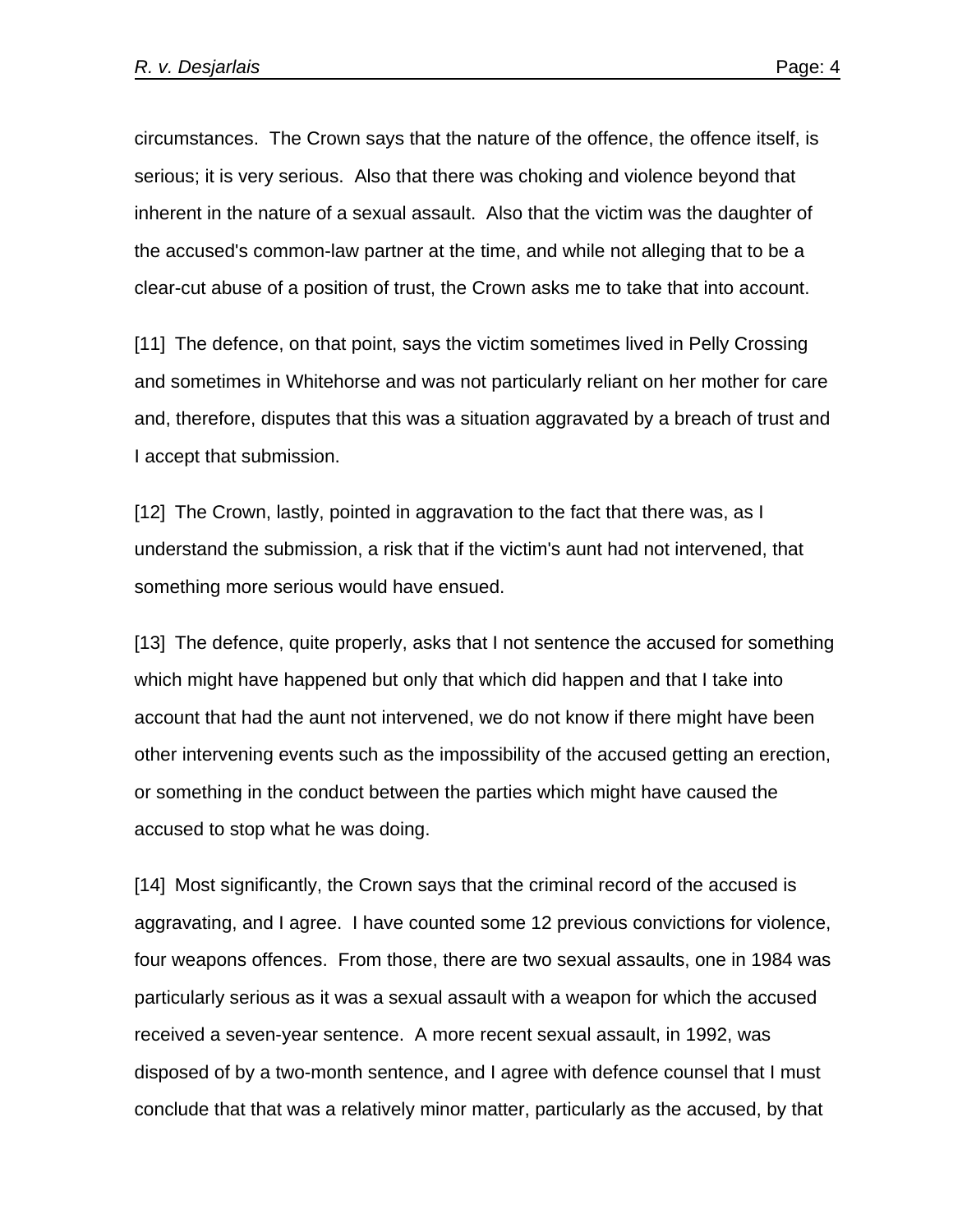point, already had a previous related record for sexual assault. Also among the 12 prior related convictions, there is one assault causing bodily harm; there are two common assaults, and the rest are generally weapons related offences.

[15] In mitigation, I recognize that the more recent record of the accused is relatively minor, that the more serious offences are quite dated, going back to the mid 1990s. I take into account the submission of defence counsel that the last conviction on the record, from May of 2002, was apparently as a result of the accused turning himself into the authorities so that he could deal with that matter before moving to the Yukon, and I will come back to that in dealing with the circumstances of the accused.

[16] Counsel also say that it is mitigating that the accused entered his guilty plea, and, moreover, his attitude towards the victim and the proceeding is reflected not only by his guilty plea today but also by his conduct at the preliminary inquiry, which I mentioned. It is particularly important in this case because the Crown tells me that the victim was quite fragile and was traumatized by this offence, that she was apparently reluctant to testify at the time of the preliminary inquiry because she had been receiving significant pressure from some individuals in the community not to testify, individuals who are apparently supportive of the accused. I understand that that pressure continued right up until the eve of trial. So there was that difficulty.

[17] There was also the difficulty that the victim apparently has some cognitive issues, which would have made it even more difficult for her to testify, perhaps, and perhaps more difficult for the Crown to make out its case.

[18] So, in those circumstances, I have to give the accused significant credit for his guilty plea and his apparent acceptance of responsibility.

[19] Lastly, in mitigation, is the fact that this was not an act of fully completed sexual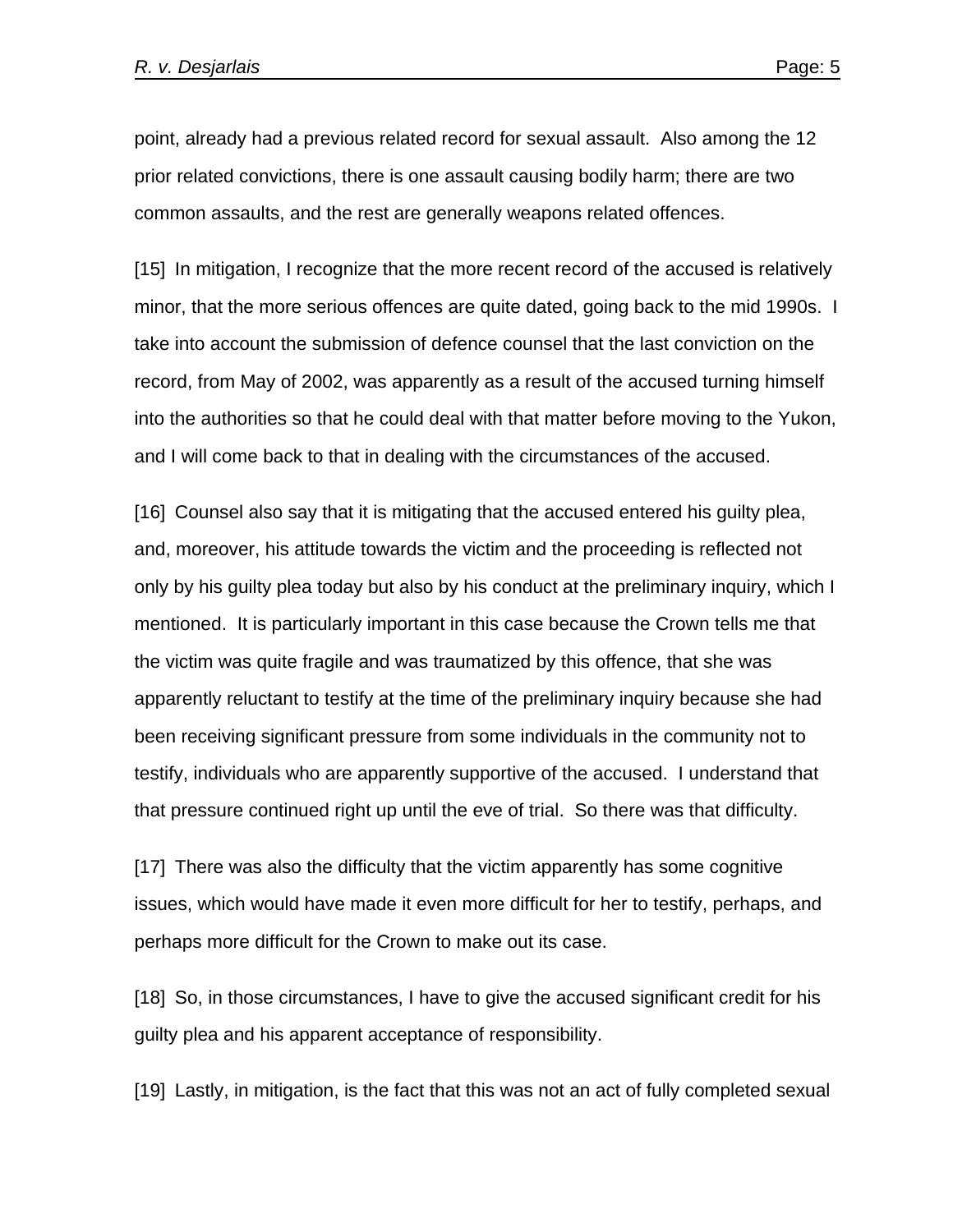intercourse.

[20] I have taken into account the case law that has been filed by the Crown, which generally ranges from one to two years, in cases of sexual assault without overt violence; usually unconscious victims and offenders with relatively minor records. That moves upwards to more serious penalties of five to six years and even seven years, in cases where offenders have proceeded to trial, they have not received the mitigation of a guilty plea, there have been long criminal records, there has been aggravation within the offences of sexual assault themselves, and so on. But I am satisfied that the joint submission sought by both counsel in this case, of 30 months, is appropriate and within the range.

[21] The accused has been in remand since August 15, 2003, which is approximately five months and seven days. After giving him double credit for that remand time, combining with the 30 months, which has been submitted would be the equivalent of a sentence of just under three and a half years, which I find to be appropriate in the circumstances.

[22] For the record, those circumstances, of course, include the circumstances of the accused, who is 49 years of age, born in Lac La Biche, Alberta. He is a member of the Metis nation. He has general skills as a labourer and construction worker. As I indicated earlier, he met the victim's mother in Alberta in 2002 at a point in his life when he was trying to turn himself around and get himself straightened out. It was as a result of that decision that he went to the authorities and dealt with his last matter in Alberta, which is reflected as his last conviction on his criminal record. He then moved to Pelly Crossing in the Yukon, in that same month, in May of 2002, and was able to obtain employment in that community as a janitor with a local store and also hauling wood. I am informed that he was able to stay out of trouble there and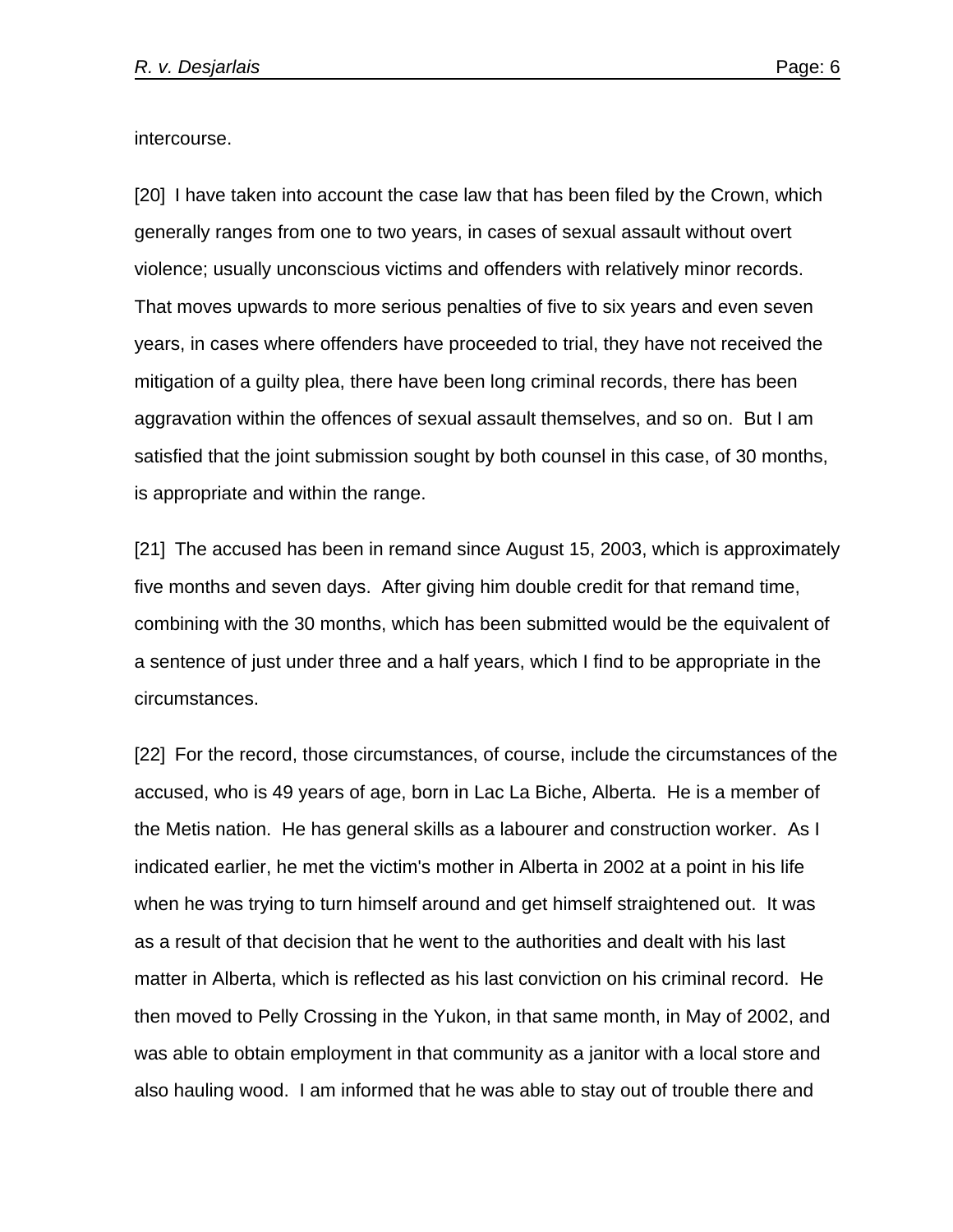was able to avoid drinking altogether. I assume, from the submission that I heard, that he was able to avoid any other type of substance abuse and was generally clean and sober.

[23] Things seemed to be going well for him in the community until the day of the offence. On that day the accused was informed that his father passed away, and in dealing with that grief, the accused was able to obtain alcohol and began drinking. That was the context of how he became intoxicated and came into the company of the victim.

[24] Since he has been detained, I am informed that he has been participating in the AA program at the Whitehorse Correctional Centre and has also completed a threeweek course entitled "Commitment to Change."

[25] Now, I am also told that Mr. Desjarlais is continuing his relationship with the victim's mother, that he does have some support in the community and may well return there upon his release.

[26] I was recently informed by the Crown that the victim is of a different opinion about the extent to which Mr. Desjarlais has support in the community. Also, the R.C.M.P. do not necessarily agree that he is a very popular individual in that community. The victim has some concerns about Mr. Desjarlais returning to Pelly Crossing upon his release and fears perhaps for herself and her younger sisters.

[27] I will say to you, Ms. S., that with the sentence that I am about to impose, I cannot by law add any probationary conditions. It is a sentence in excess of two years imprisonment. As a result, when Mr. Desjarlais is released, if he receives early parole, then he will be under mandatory supervision and there will be certain conditions that will attach to that. But once he is finished his parole and he is fully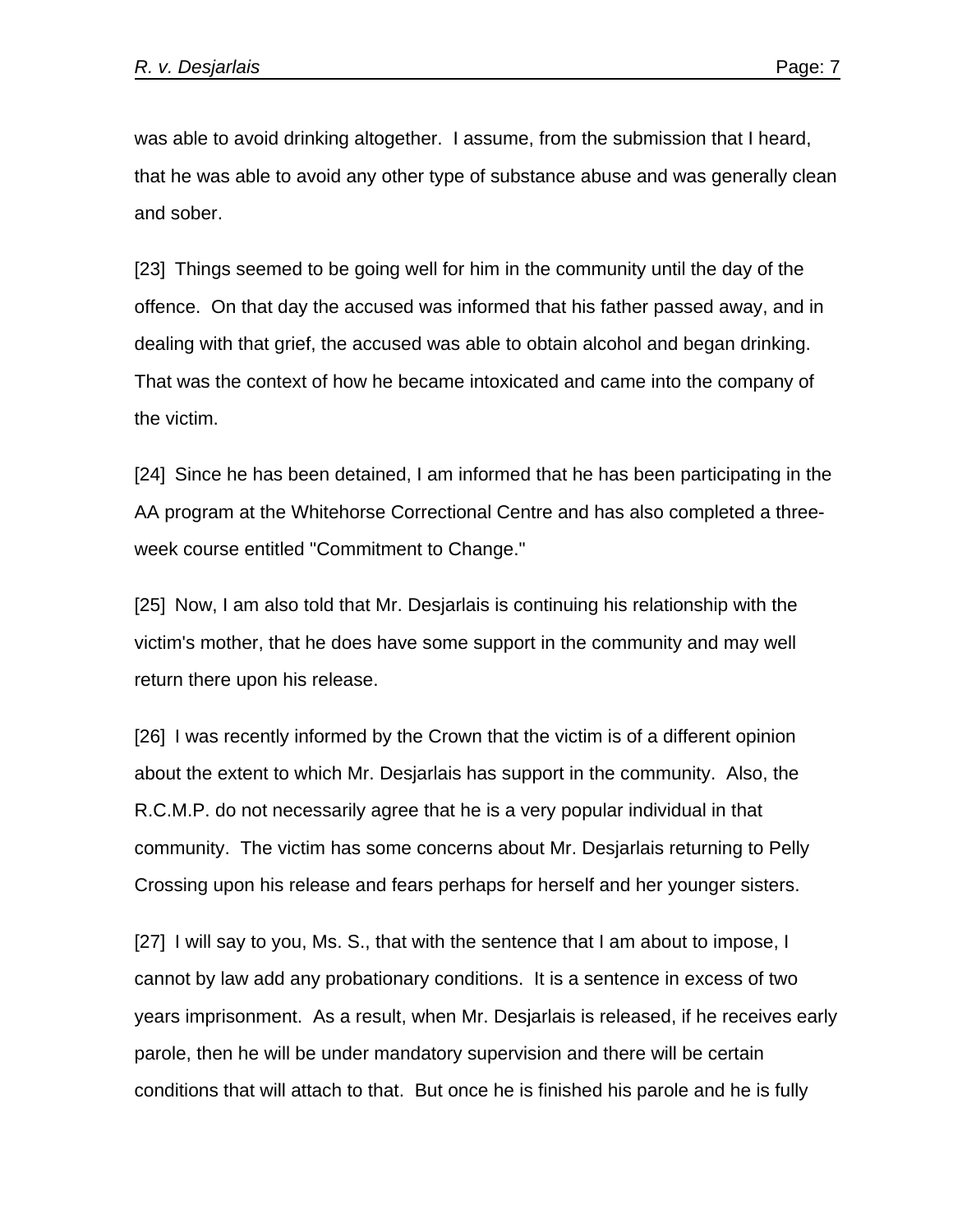released, there is nothing that this court can do, in terms of exercising further control over him, unless, of course, he gets into additional trouble with the law. So if he chooses to reside in Pelly Crossing, then he, apparently, is free to do that.

[28] Having said that, Mr. Desjarlais, I am now talking to you, sir. You have what might be considered a horrific criminal record. It is certainly very, very lengthy. It goes back to 1971 and counsel have pointed out there have been only very few times in your life when you have been able to get through an entire year without some form of criminal conviction. I am assuming that a large part of this has to do with alcohol and substance abuse. I acknowledge that, in the last few years, particularly, things have been tapering off in terms of your criminal activity and in terms of the seriousness of the kinds of things that you have been involved with. I also am encouraged to hear about your plan with your common-law, which originated in Alberta, to turn yourself around. I expect that by this time in your life, being 49 years of age, you are pretty sick and tired of going back and forth to jail.

[29] I am also encouraged to hear that you are doing something constructive while you are in jail. You will have an opportunity, if you are transferred to a penitentiary down south, to take advantage of more programs than are available here in Whitehorse. In particular, Alcoholics Anonymous, I expect, will be available to you, I hope on a daily basis, and I would very much encourage you to take advantage of that program and to continue with that program after you are released, because it is something you will be able to take with you wherever you go. If you return to Pelly, if you return to Whitehorse, wherever you go, there are always going to be AA groups that you can look to for support, and you are going to need that support, because you can see what has happened in this circumstance. You are going along fine, something happens, you slip, you drink, and you are back in the can. It is as easy as that, and you know that will happen again, if you drink again. So, Mr. Desjarlais, I am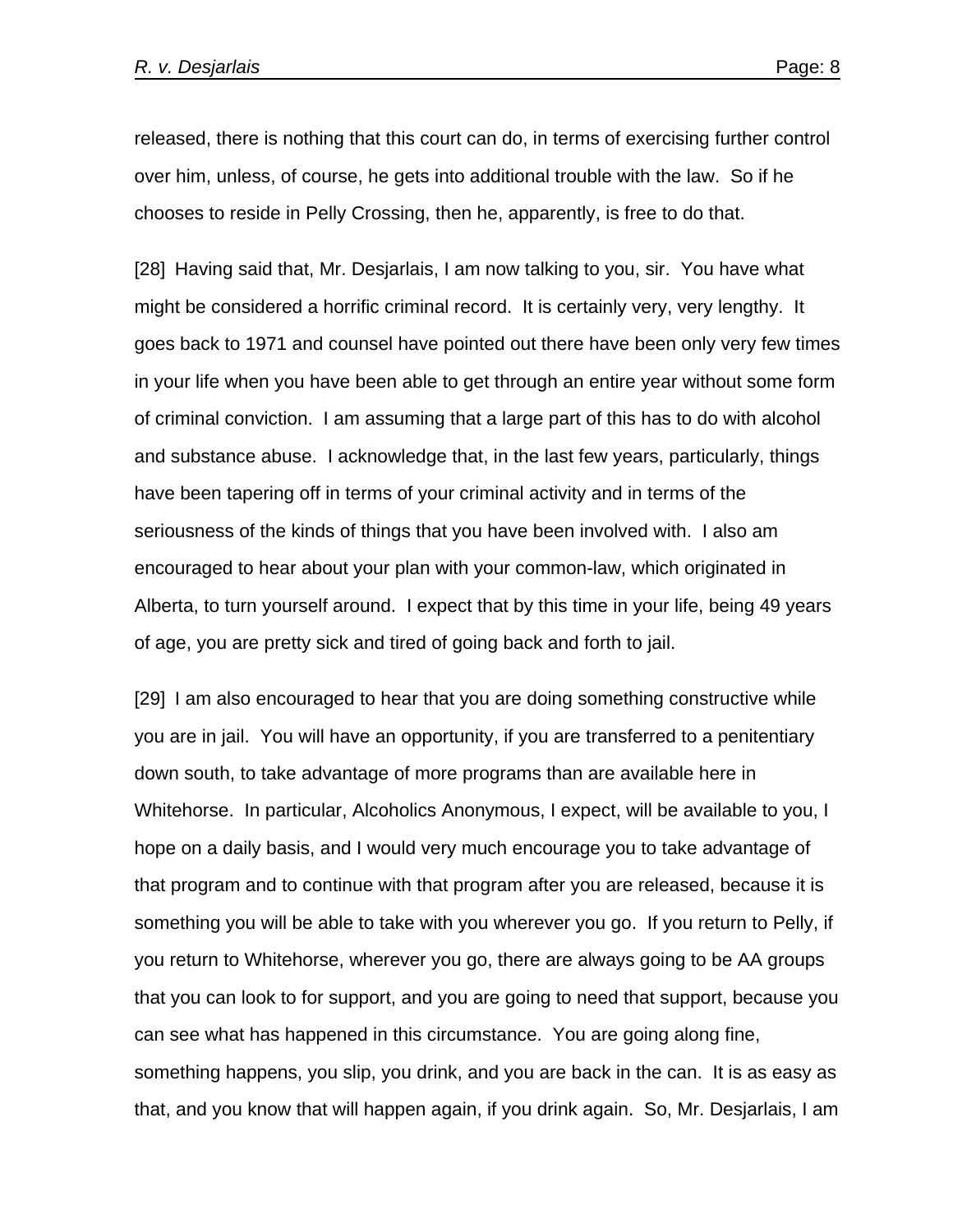encouraging you to do whatever you can to continue to turn yourself around in that regard.

[30] I am also -- I have not seen your DNA order, counsel.

[31] MR. GOUAILLIER: Yes, My Lord, I will just get Mr. Dick to sign it.

[32] So to sum up, Mr. Desjarlais, I sentence you to be imprisoned for a further period of 30 months. I also impose an order, as tendered by the Crown, pursuant to s. 487.04 of the *Criminal Code of Canada*, requiring you to submit samples for DNA analysis and recording.

[33] Now, counsel, are there any submissions on a firearms order, which is mandatory under s. 109?

[34] MR. GOUAILLIER: I believe we are agreeing. If we are not, at least it's the Crown's position that, My Lord, you are quite correct in your reading of the section and the lifetime prohibition should apply, seems clear from subsection (3) and (4). Mr. Desjarlais, having been convicted previously of a similar offence, the lifetime prohibition will kick in.

[35] THE COURT: Of an indictable offence.

[36] MR. GOUAILLIER: Yes.

[37] THE COURT: Mr. Dick.

[38] MR. DICK: Take no position on that issue and I will advise Mr. Desjarlais of his ability to apply under the sustenance provisions under the *Code*.

[39] THE COURT: Very well. I am also prohibiting you, Mr. Desjarlais, from possessing any firearms, ammunitions or explosives, et cetera, pursuant to the